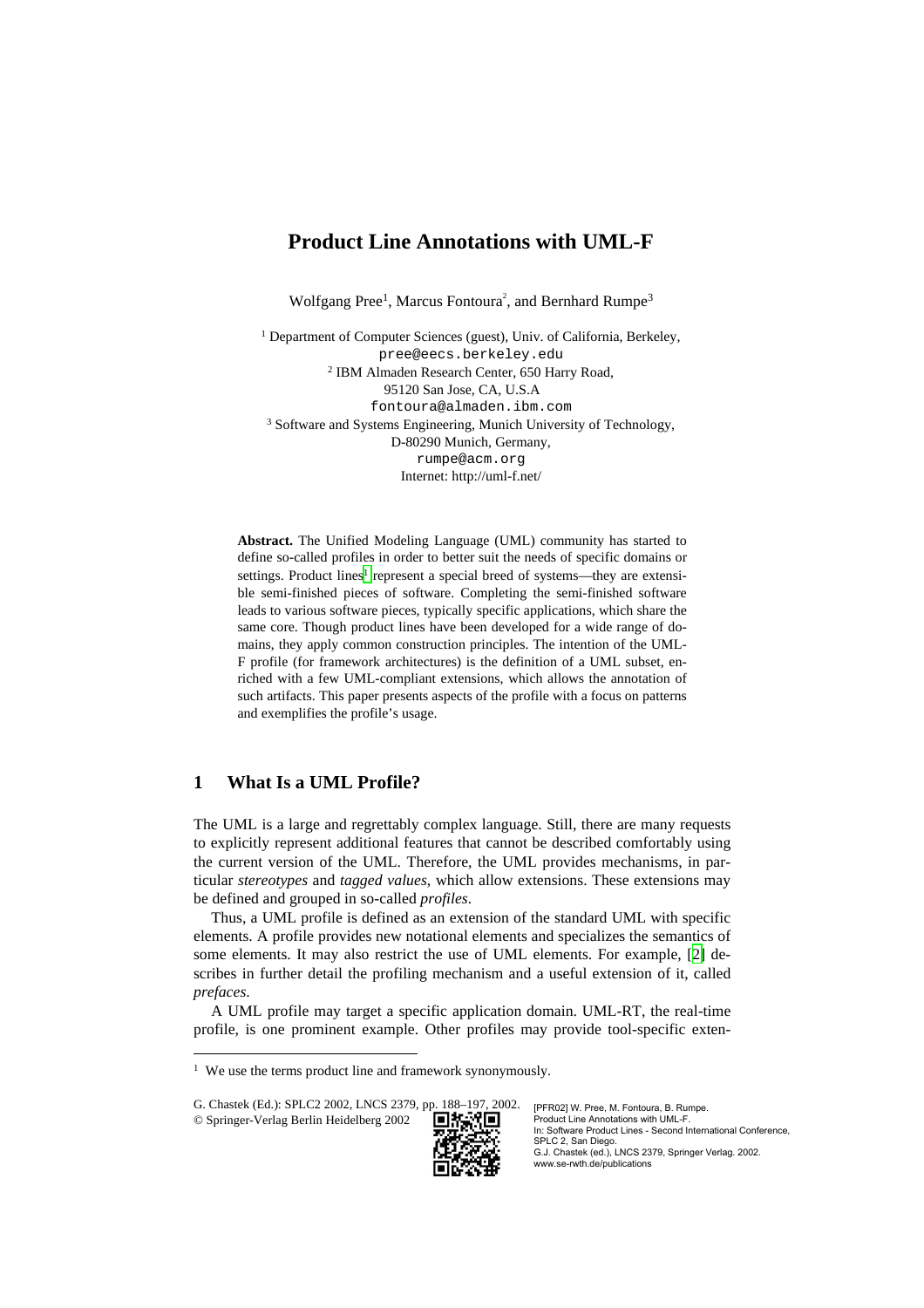sions. For example, these might shape the UML so that it is better suited for modeling Web-based systems, as the one described in [\[1\]](#page-9-0). A Java<sup>n</sup> profile would restrict the UML to single-class inheritance. The UML-F profile, which is described in detail in [[4\]](#page-9-0), supports product line annotations.

# **2 A Selection of Basic UML-F Tags**

Though the UML version 1.3 already lists 47 stereotypes and 7 tagged values [[6\]](#page-9-0) and version 1.4 increased these numbers considerably, only a small number of them are particularly useful for product line annotations. This section picks out some of the tags2 introduced by the UML-F profile for that purpose.

### **2.1 Product Line and Application Classes**

 $\overline{a}$ 

Many product lines come together with prefabricated application classes that do not belong to the product line itself. These additional classes can be studied in order to understand the standard usage of a framework by examining and adapting their code, whereas the product line classes themselves are usually not subject to change.



**Fig. 1.** «framework», «application» and «utility» Tags

The «application» tag marks application-specific classes. During the product line adaptation process, this tag may mark newly introduced classes as well. The «framework» tag marks classes and interfaces belonging to the product line. A third category of classes belongs to the utility level, as these classes are provided as basic classes by utility libraries or the runtime system. These may be tagged by «utility». Figure 1 exemplifies their usage. If a package is marked with one of these tags, then all of its classes and interfaces are implicitly marked as such. Table 1 summarizes the meaning of these UML-F tags.

Java and all Java-based marks are trademarks of Sun Microsystems, INC. in the U.S. and other countries. 2 UML-F provides a slightly simplified mechanism that unifies standard UML stereotypes and

tagged values to UML-F *tags* [4].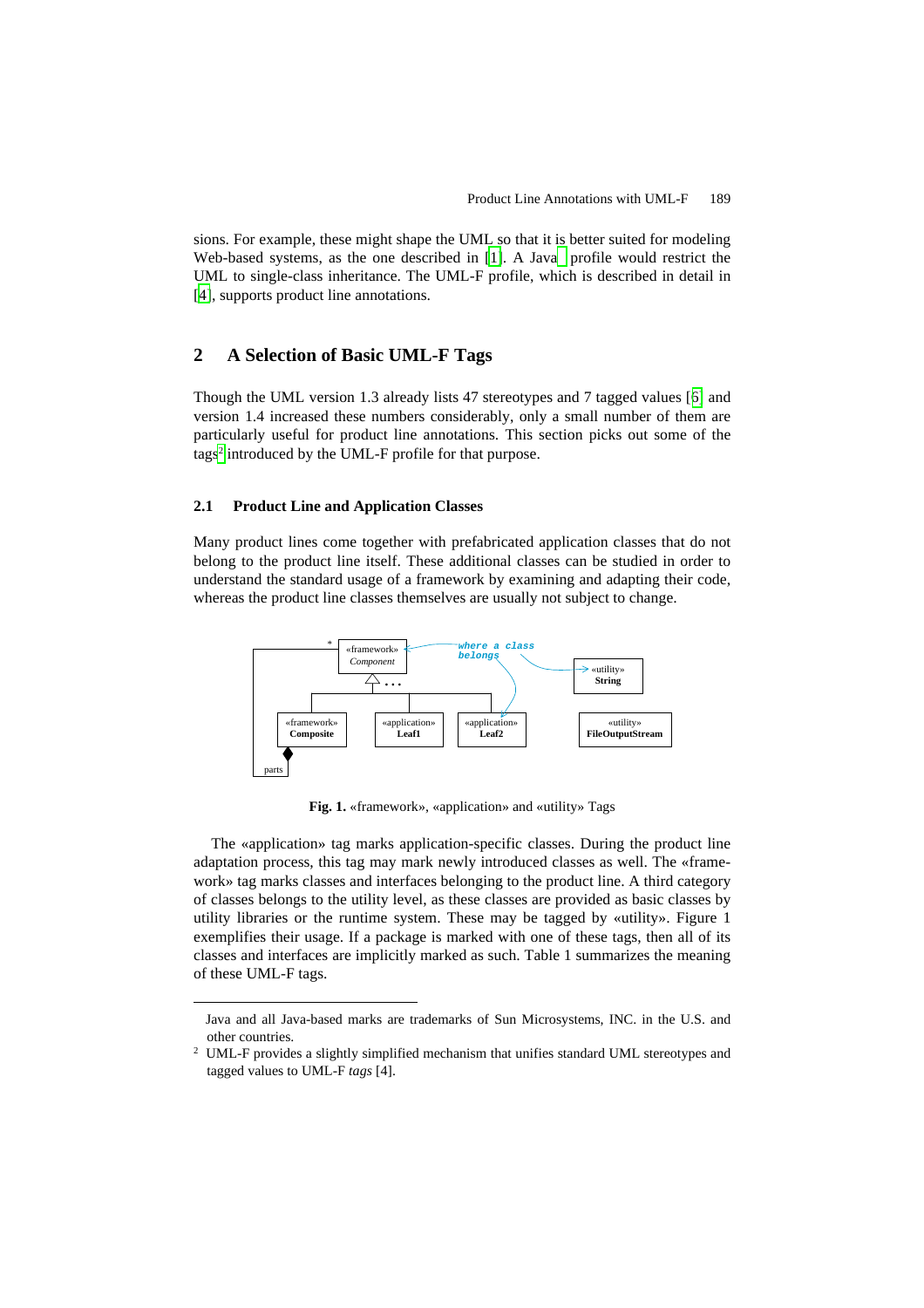| Tag-name      | Applies to                  | Value       | <b>Description</b>                                                                         |
|---------------|-----------------------------|-------------|--------------------------------------------------------------------------------------------|
|               |                             | type        |                                                                                            |
| «application» | Class, Package<br>Interface | <b>Bool</b> | The class/interface/package<br>does not belong to a frame-<br>work, but to an application. |
| «framework»   | Class, Package<br>Interface | <b>Bool</b> | The class/interface/package<br>belongs to the framework.                                   |
| «utility»     | Class, Package<br>Interface | <b>Bool</b> | The class/interface/package<br>belongs to a utility library or<br>the runtime system.      |

**Table 1.** UML-F Class Tags for Discerning Between Framework and Application Components

# **2.2 Completeness and Abstraction**

The following UML-F tags deal only with the visual representation of elements; they do not define any properties of the annotated modeling elements.

The standard UML provides the ellipsis (…) to mark the omissions of attributes and methods. However, we also find it useful to be able to mark elements as complete. Therefore, we propose the UML-F © tag to mark completeness and the ellipsis tag to explicitly mark incompleteness. In accordance with standard UML, the ellipsis tag is the default. This means that class diagrams and all their elements are considered incomplete unless explicitly marked as complete via the use of the © tag.

Figure 2 shows three representations of the class Human. The first is complete, whereas the second partly omits the attribute compartment, and the third omits both the attribute and method compartments.



**Fig. 2.** Three Representations of the Same Class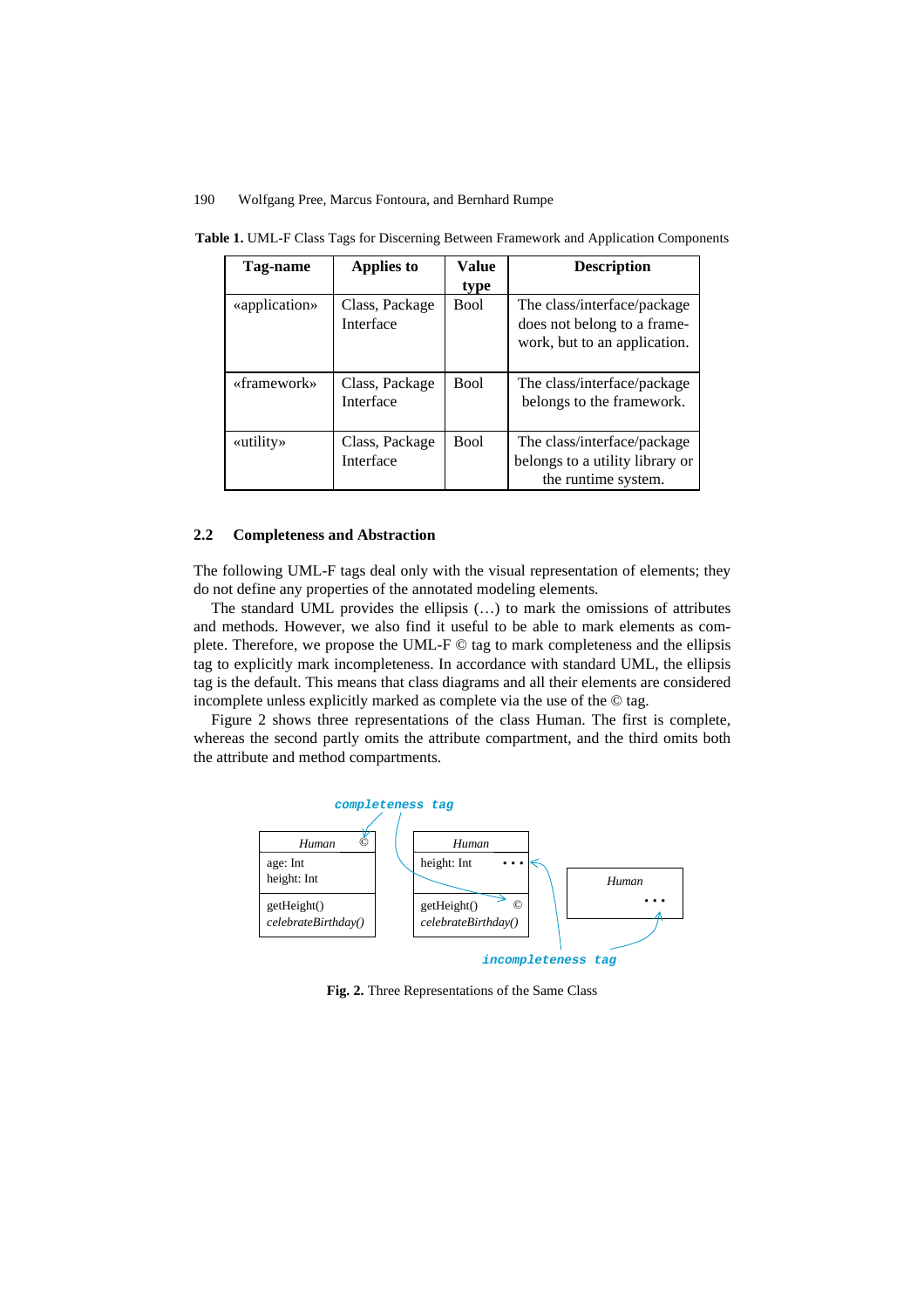# **3 UML-F Pattern Tags**

 $\overline{a}$ 

Many patterns written up in the pioneering pattern catalog [[5\]](#page-9-0) by the *Gang-of-Four* (GoF—the four authors Gamma, Helm, Johnson and Vlissides) are product lines that rely on a few framework construction principles. This section discusses the relationship between the construction principles and the GoF catalog patterns, and introduces the UML-F tags for annotating both the framework construction principles as well as design patterns. Instead of listing the UML-F tags for each of the construction principles and patterns, we explain and exemplify how to derive the UML-F tags in a straightforward manner from their static structure.

### **3.1 Unification Principle – Adaptation by Inheritance**

Hook methods can be viewed as placeholders that are invoked by more complex methods that are usually termed *template methods*3 [\[3,](#page-9-0) [5,](#page-9-0) [7,](#page-9-0) [8\]](#page-9-0). The simple idea behind hook methods is that overriding hooks allows changes of the corresponding template method's behavior without having to touch the source code of the class to which the template method belongs.

The essential set of framework construction principles can be derived from considering all possible combinations between template and hook methods within one class or in two classes. The reason why this becomes feasible is that the abstract concepts of templates and hooks fade out domain-specific semantics to show the clear means of achieving extensibility in object-oriented technology. The UML-F tags for explicitly marking templates and hooks are «template» and «hook». In the sample UML-F diagram in Figure 3, the convert () method in the class CurrencyConverter is a template method invoking round () as its hook.



**Fig. 3.** UML-F Tags Annotating Template and Hook Methods

These UML-F tags can be used not only to mark methods, but also to mark classes and interfaces. Attaching the «hook» tag to a class or interface means that it contains a hook method. The «template» tag has the analogous meaning, though it only makes sense to attach it to classes and not to interfaces, since interfaces cannot provide method implementations. Figure 3 attaches both tags to the CurrencyConverter class, applying the UML-F tag rule that allows the listing of multiple tags.

Template methods must not be confused with the C++ template construct, which has a completely different meaning.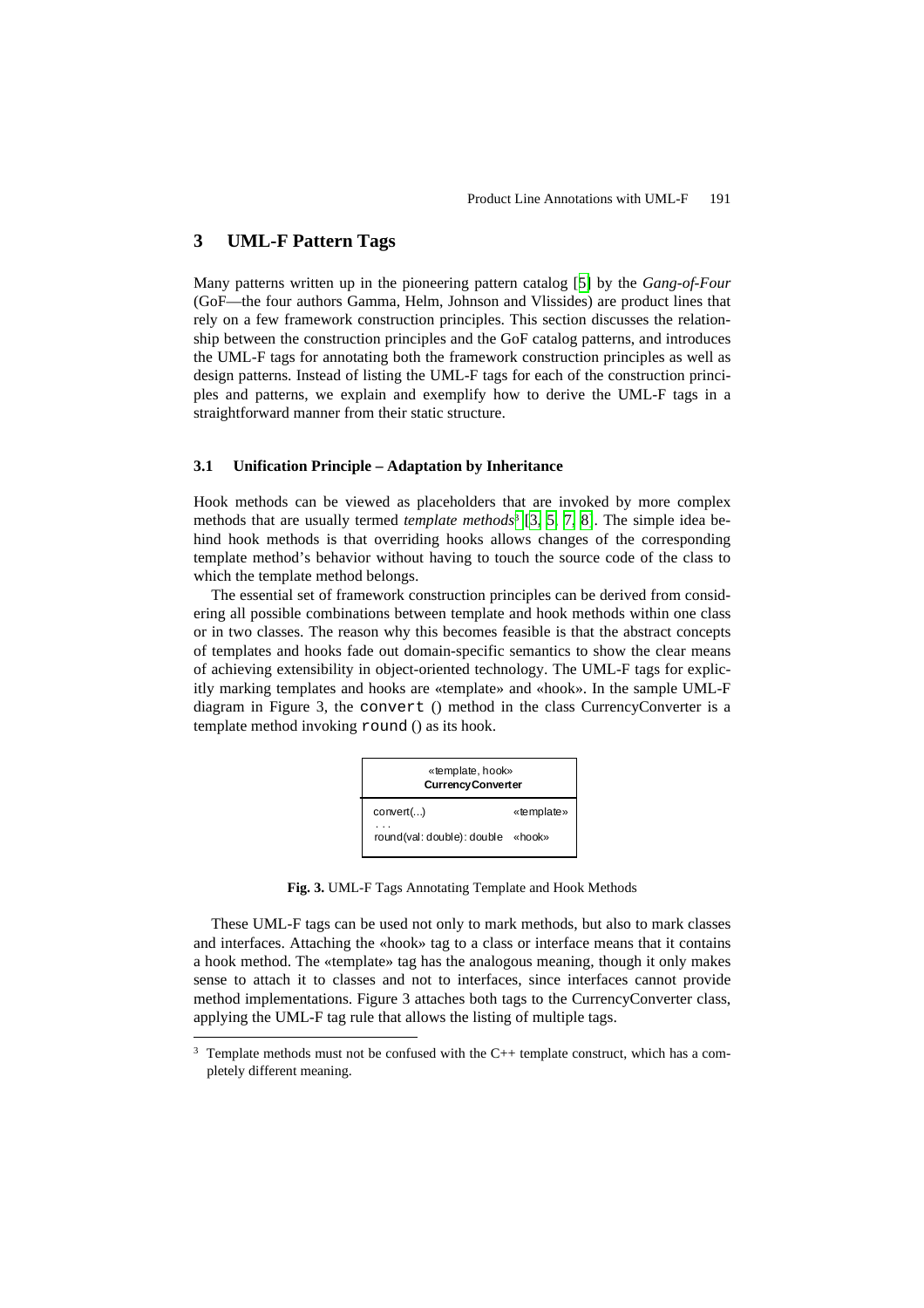The template-hook combination in which the template method and its corresponding hook methods reside in the same class, (as in the case of Figure 3) corresponds to the Unification construction principle. The general description of that principle calls the class TH (see Figure 4). The recipe for deriving the tags is to concatenate the construction principle name with each of the elements of the general structure of the construction principle. Thus, three UML-F tags annotate the Unification construction principle in a framework:

- «Unification–TH» marks the class
- «Unification–t» marks the template method
- «Unification–h» marks the hook method(s)

As a short cut, we suggest using the tags «Unif–TH», «Unif–t» and «Unif–h». Compared to the bare-bones template and hook tags, the explicit stating that the Unification construction principle underlies a certain aspect of the framework provides more semantic information. In particular, one who is familiar with the Unification construction principle might, for example, infer the degree of flexibility associated with that construction principle: Adaptations have to be accomplished in subclasses and thus require an application restart. This illustrates the layered structure of the UML-F tags – more "semantic-rich" tags can be defined in terms of more basic ones. This layered structure of the UML-F profile is further described in section 3.2.

| «∪nif–TH»<br>ΤН |                      |  |  |
|-----------------|----------------------|--|--|
| t()<br>h()      | «Unif-t»<br>«Unif-h» |  |  |

**Fig. 4.** Static Structure of the Unification Construction Principle

Figure 5 applies the Unification tags to annotate the CurrencyConverter class. In UML-F, any name can be defined for a group of tags. We chose the name Rounding for the Unification construction principle in that case. Although Figure 5 and Figure 3 represent the same aspect of the product line, Figure 5 makes the underlying construction principle explicit, while Figure 3 uses the more basic template-hook tags.

Conceptually, UML-F tags that correspond to the static structure of a framework construction principle provide a means for pinpointing the methods and classes in a product line that apply a particular design. Figure 6 illustrates that aspect. The arrows express the mapping of the structural components of the Unification construction principle to their manifestation in a certain part of a framework.

The Separation construction principle derives from the Unification construction principle by moving the hook method to a separate class H. The class T containing the template method has an association to H. The template method in T invokes the hook method in H through this association. The difference to the Unification construction principle is that the behavior of T can be changed at runtime by plugging in a specific H instance. The UML-F annotation is analogous to the Unification principle and discussed in detail in [\[4\]](#page-9-0).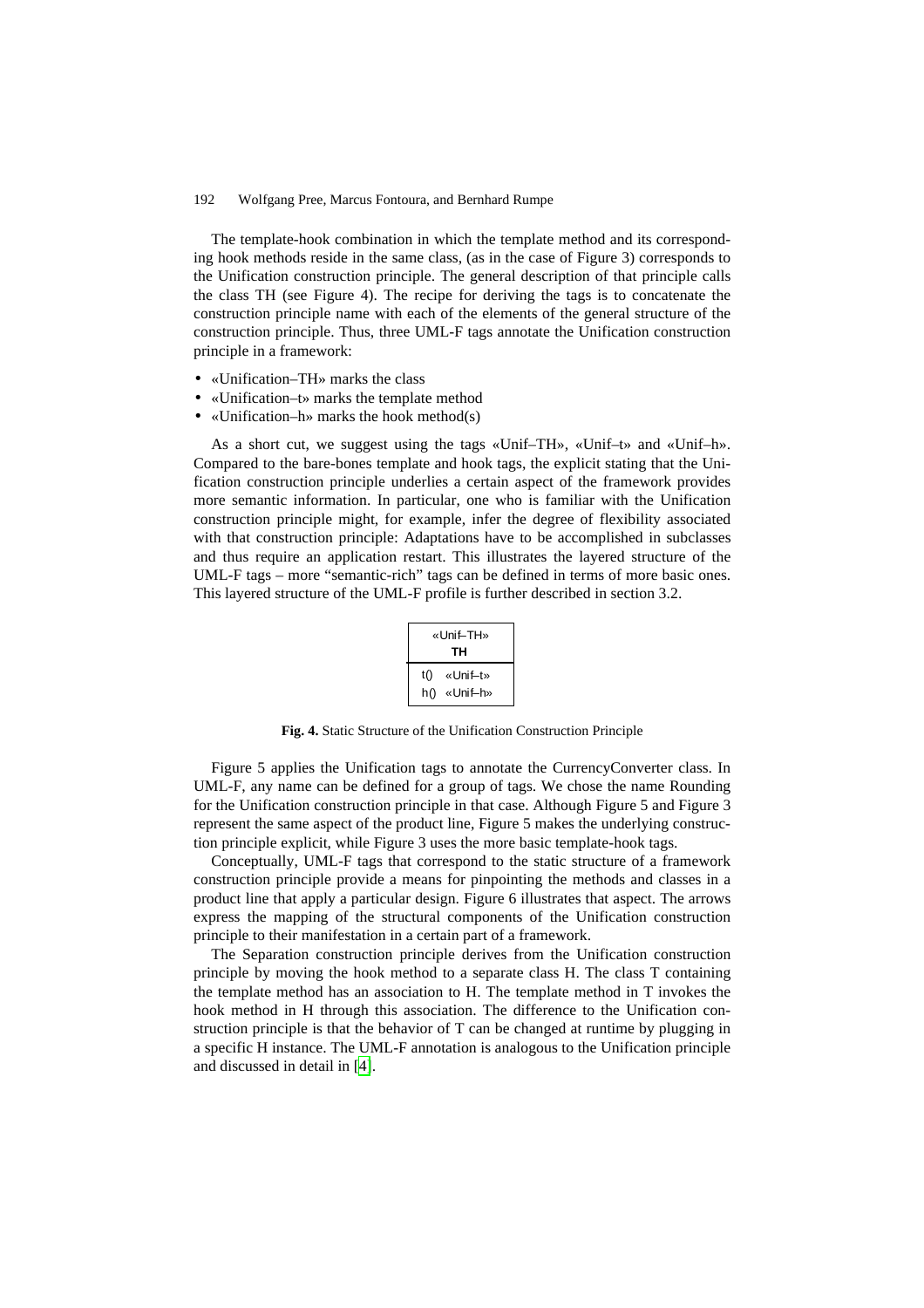

**Fig. 5.** UML-F Annotation of a Sample Application of the Unification Construction Principle



**Fig. 6.** Rationale Behind the Unification UML-F tags

#### **3.2 UML-F Tags for Design Patterns**

1

Analogous to the Unification and Separation construction principles, the structure of a design pattern determines the particular set of UML-F tags. In the case of the GoF patterns, each pattern description has a section labeled Structure that shows a class diagram. The class and method names in such a diagram, together with the pattern name, form the set of UML-F tags: «PatternName–methodName», «PatternName– ClassName» and for potential future Java- or C#-based versions of the GoF catalog or other pattern catalogs: «PatternName–InterfaceName». In occasions where associations and attributes play a role, tags of the form «PatternName-associationLabel» and «PatternName-attributeName» are present as well. This section illustrates that description scheme for the GoF pattern Factory Method.

Consider the layered relationship between the UML-F tags sets<sup>4</sup> for the design patterns, construction principles, and the template and hook tags (see Figure 7). The essential framework construction principles Unification, Separation, Composite, Decorator and Chain-Of-Responsibility represent the possible combinations of templates and hooks in one or two classes/interfaces. The patterns Composite, Decorator and Chain-Of-Responsibility are identical to those core framework construction principles that result from combinations of templates and hooks via inheritance. We suggest the names and structure of these three patterns as the basis from which to derive the UML-F tag sets.

<sup>&</sup>lt;sup>4</sup> The tags of a construction principle or pattern form one tag set. For example, the three tags of the Unification principle form the Unification tag set (<<Unif-TH>>, <<Unif-t>>, and <<Unif-h>>).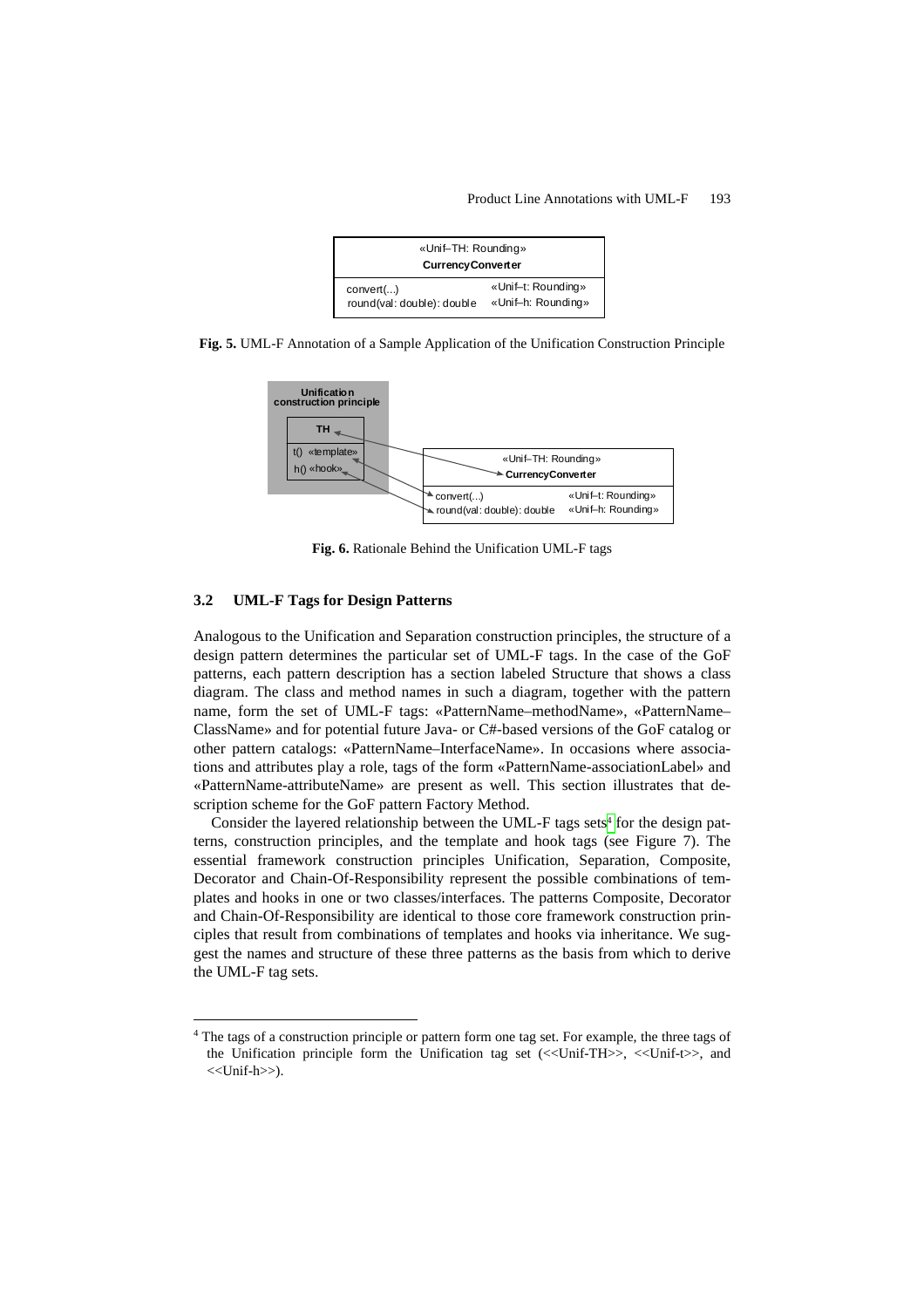Though the other GoF framework patterns and domain-specific patterns rely on either the Unification or Separation of templates and hooks, product line developers who need to express the richer semantic information inherent in these patterns, annotate a product line by means of the corresponding UML-F tag sets. The application of one of these patterns expresses the intended use and adaptation possibilities beyond the static structure to which a pattern is often reduced. The semantics of a pattern tag are defined through its structural and behavioral constraints, as well as its intended use.



**Fig. 7.** Layers of UML-F Tag Sets

# **3.2.1 UML-F Tags for the Factory Method Pattern.**

Figure 8 shows the static structure of the Factory Method pattern according to the GoF catalog [[5\]](#page-9-0). Note that the diagrams in the GoF catalog adhere to the Object Modeling Technique (OMT) [\[8\]](#page-9-0) notation which significantly influenced the UML, but which is no longer used in its original form. All the diagrams in this paper adhere to the UML notation.

According to the static structure of the Factory Method pattern<sup>5</sup>, the UML-F tag set consists of these tags<sup>6</sup>:

- «FacM–Creator»
- «FacM–facM»
- «FacM–anOp»

 $\overline{a}$ 

- «FacM–Product»
- «FacM–ConcreteProduct»

<sup>&</sup>lt;sup>5</sup> The tags adopt the Java convention of using uppercase first letters in class/interface names and lowercase first letters in method names. The use of the *italics* style indicates an abstract class, an interface or an abstract method. 6 We suggest the abbreviations FacM for Factory Method and anOp for anOperation.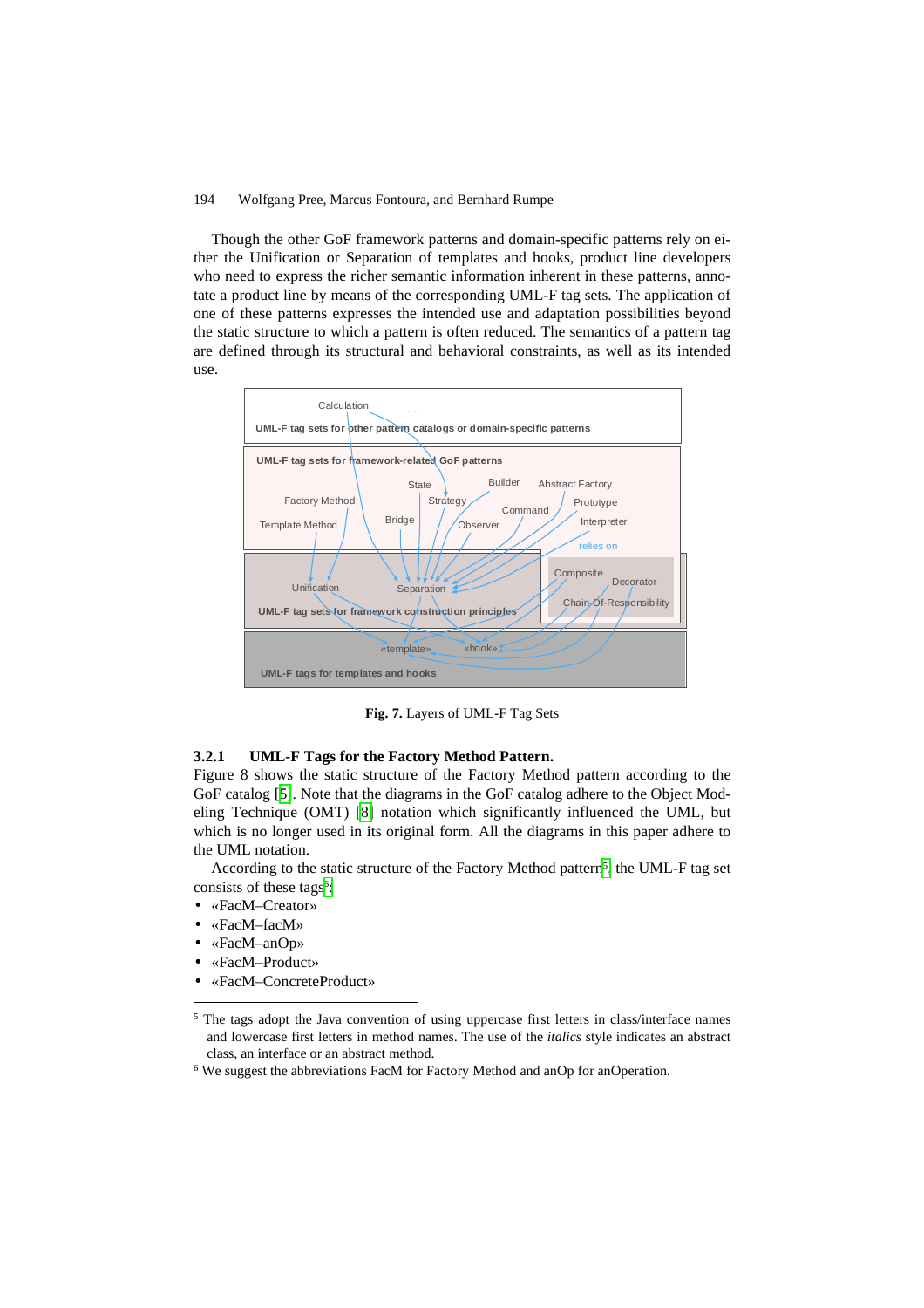- «FacM– ConcreteCreator»
- «FacM–facM»

One could argue that the subclasses of Creator and Product are in some cases not relevant to documenting that pattern. So an alternative, shorter list of UML-F tags would be: «FacM–Creator», «FacM–*facM*», «FacM–anOp», «FacM–Product».



**Fig. 8.** Structure of the Factory Method Pattern (adapted from [5])

Figure 9 attaches the UML-F template and hook tags to the methods of the Creator class. This illustrates in detail the relationship between the tag sets of the Factory Method Pattern and the Unification construction principle. It also demonstrates the additional semantic information provided by the Factory Method pattern. For example, the Unification construction principle does not deal with a Product class.

#### **3.3 Hooks as Name Designators of Pattern Catalog Entries**

Hook methods form the points of predefined refinement that we call variation points or hot spots [[7\]](#page-9-0). Product line adaptation takes place at these variation points. Depending on the hook placement and template-hook method combination used, more or less flexibility can be achieved.



**Fig. 9.** Application of the Unification Construction Principle in the Factory Method Pattern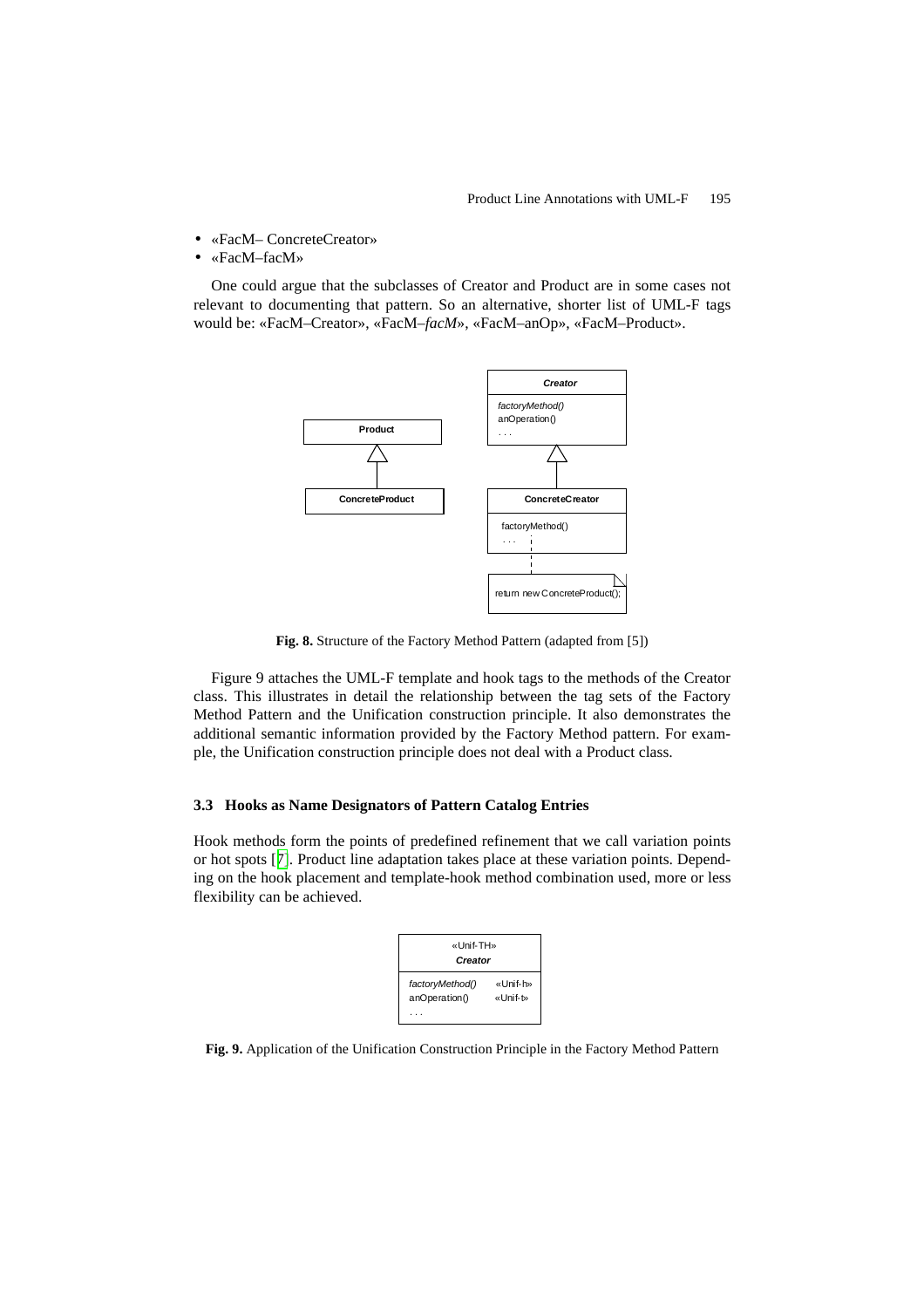Every product line incorporates the two essential construction principles Unification and Separation, no matter how simple or how complex the particular template and hook methods are. Fine-grained classes apply the same construction principles as complex classes in order to introduce flexibility. They differ only in the granularity, the hook's semantics (often expressed in a hook's name), the number of defaults provided for a hook, and the number of template-hook pairs. Thus, we can take a fresh look at the design pattern catalog, that is, the 23 patterns published in [[5\]](#page-9-0).

Many entries in the pattern catalog can be regarded as small product lines<sup>7</sup>, consisting of a few classes, which apply the essential construction principles in various more or less domain-independent situations. These catalog entries are helpful when designing product lines, and they illustrate typical hook semantics. In general, the names of the catalog entries are closely related to the semantic aspects that are kept flexible by the provided hooks.

A significant portion of the framework-centered pattern catalog entries relies on a separation of template and hooks, that is, on the basic Separation principle. The catalog pattern Bridge discusses the abstract-coupling mechanism generically. Other catalog entries that use template-hook separation introduce more specific semantics for their hooks: Abstract Factory, Builder, Command, Interpreter, Observer, Prototype, State and Strategy. The names of these catalog patterns correspond to the semantics of a particular hook method or the corresponding class.

### **3.4 UML-F Tags for Domain-Specific Patterns**

Product lines contain numerous patterns that are not general enough to be published in pattern catalogs, but that rely on one of the essential framework construction principles. In many situations, it might be useful to introduce UML-F tag sets that explicitly refer to these domain-specific patterns. The definitions of these domain-specific UML-F tag sets work in the same way as for the pattern tags. The structure of a domain-specific pattern defines the tags. The structure of a domain-specific pattern should also be annotated, either by GoF pattern tags or the tags of the core construction principles. This ensures an explanation of the domain-specific pattern in terms of already understood designs.

# **4 Conclusions**

1

The intention of the UML-F profile is the identification of a UML subset, enriched with UML-compliant extensions, which allows the annotation of product lines. Overall, the presented selection of key aspects of the UML-F profile pursues the following goals:

<sup>7</sup> These include Template Method, Factory Method; Bridge, Abstract Factory, Builder, Command, Interpreter, Observer, Prototype, State, Strategy; and Composite, Decorator, Chain-of-Responsibility.